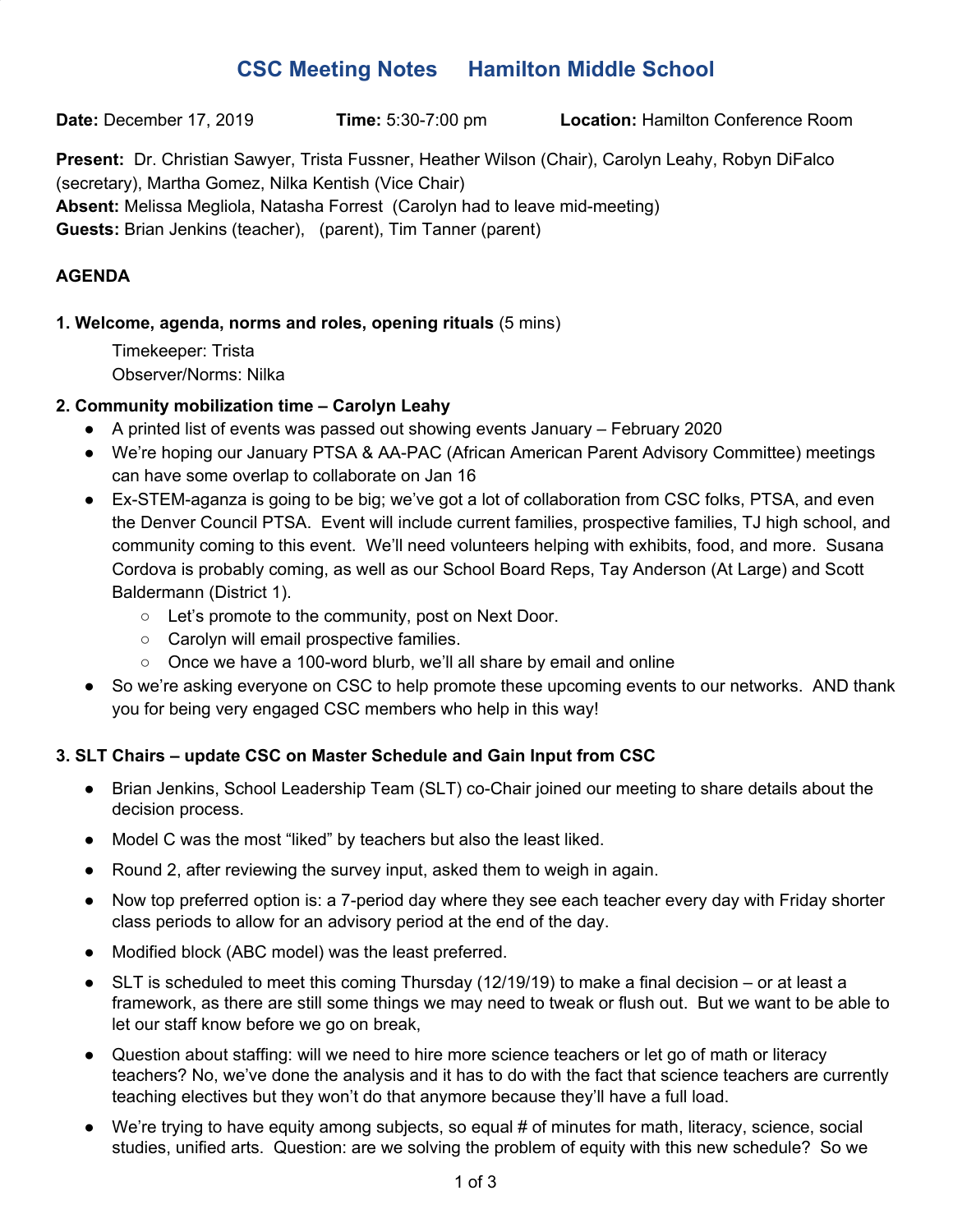see about 70% of the staff support having a schedule like this. Our professional full-time educators are saying this is what will lead to the best outcomes for our students. So yes, we are solving the root concern that initiated this change.

- Electives question about year-long electives and semester-long electives. We'll need to have an equal # of each (full year vs semester electives) so students who need to switch at that semester change have an option for 2nd semester.
- Losing the "Hamily Reads" class/homeroom it comes back to how we build community at Hamilton with intention. Where do we build community? It's not through discipline, it's through engagement events that bring us together. So we're trying to have the schedule reflect this goal. Reading is so naturally reinforced in other subjects like social studies and that's happening.
- Question about including a class period for "clubs" does this model allow for that? Yes, because on the one day per week that we have Husky Pride time, we get to bring in the club time.
- $\bullet$  Question about decreasing math and literacy minutes per day  $-$  if we're the anomaly in middle schools, if no one else is doing this, if test scores are still important, then is this the right move? Again, we're trusting our professional educators that they believe in the importance of a well-rounded education, and this is the model they support.
- Potential impact on attendance by increasing engagement and deepening the relationships with teachers seeing kids every day, we think we'll improve attendance because they want to be here.

# **Budget Briefing by Christian – key budget facts**

- Reminder that we're (CSC) in an advisory role here
- Enrollment Trends
	- $\circ$  DPS provided us with some numbers based on birth rates and other demographic stats.
	- Looking at Hamilton compared to other Middle School trends
	- Looking at a cohort of students "In-Boundary": currently we're capturing 57% of neighborhood students. We had higher rates a few years ago, but go back further and we're about the same as 2012.
	- Also their used to be buses bringing kids in from out of neighborhood.
	- Back in 2014-2015, Hamilton had huge test results with the old TCAP test, then we all switched to Common Core and the CMAS test so that was a big thing back year that then led to a surge in enrollment.
	- Prior measurements were more focused on "Achievement/Status" whereas today we're move focused on "Growth". And a prior magnet program screened for those magnet students and now we're a more inclusive student body
- **Projections**:
	- Projected to be 56 students down next year compared to our current year.
	- Our General Fund has a 55K Variance next year.
	- Tiered Supports are also down \$100K
	- Budget Assistance is up by \$7500
	- Reserve/Carry-forward (\$42K)
	- Need to solve for \$592K for next year

### **Staffing Requirements:**

- With schedule change, there are going to be some staffing changes.
- Looked at what the minimum requirements are for mental health, arts, PE, nurse, etc. and considered how much above the minimums are currently are. Just looking at where we could potentially reduce and still be compliant, but have savings. Not saying we want to do that, just saying we could.